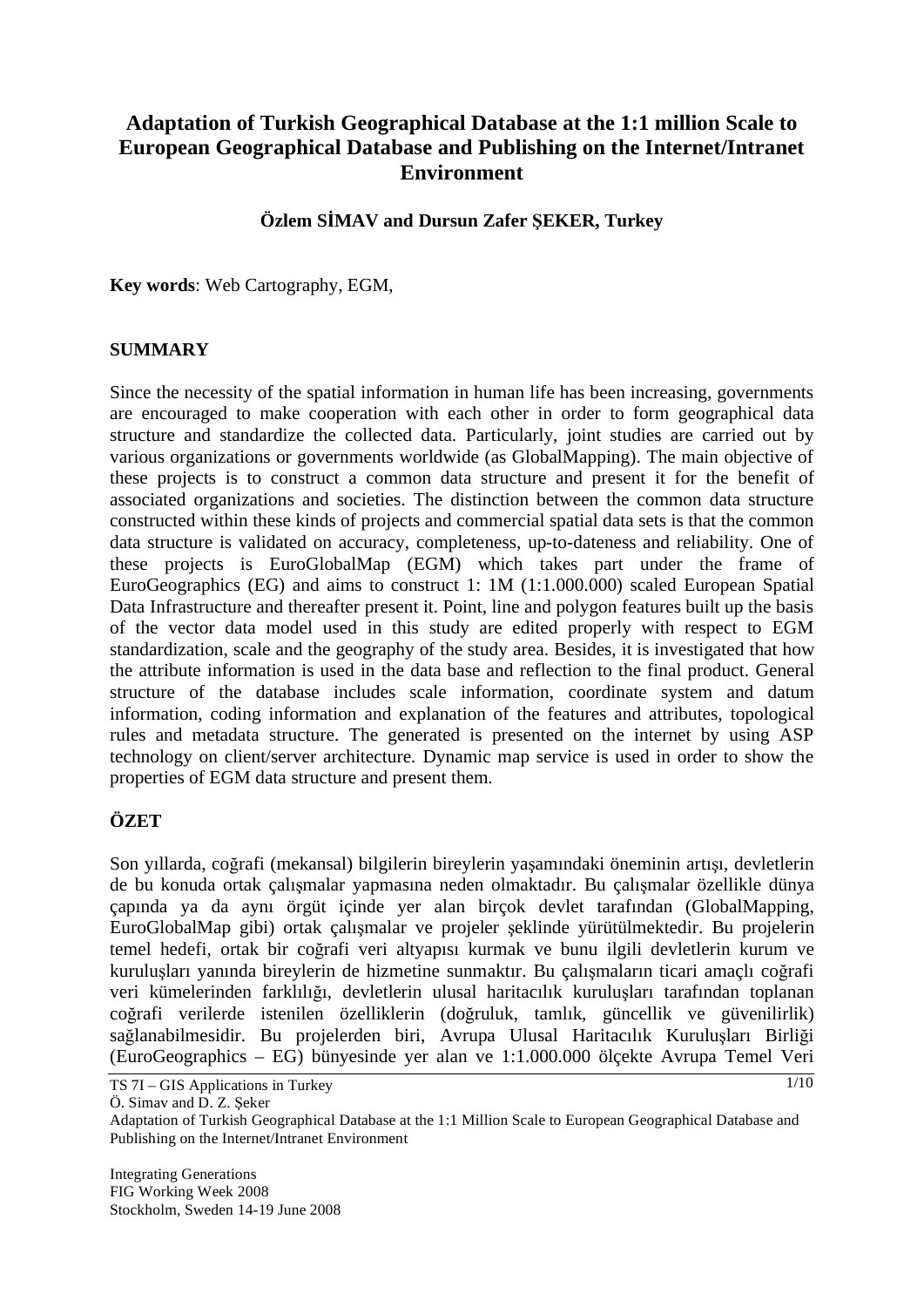Altyapısının oluşmasına katkı sağlayan ve sonrasında bunun sunulmasını amaçlayan EuroGlobalMap (EGM)'dir. Bu çalışmada; EGM kapsamında verilerin toplanması, yapılandırılması ve veritabanı yapısı ile Türkiye'nin aynı ölçekteki bu yapıya uyumlandırılması süreci arastırılmıştır. Vektör veri modeli kullanılan bu çalışmada, veri modeli; çalışma ölçeği ve çalışılan alanının coğrafyasına uygun olarak, EGM standartlarına göre düzenlenmiştir. Ayrıca öznitelik bilgilerinin veritabanı içerisinde nasıl kullanıldıkları ve sonuç ürüne yansımaları incelenmiştir. Veritabanı genel yapısı; ölçek bilgilerini, koordinat sistemi ve datum bilgilerini, detay ve öznitelik kodlama bilgilerini ve açıklamalarını, topolojik kurallar ile metaveri yapısını içermektedir. Tüm bu işlemlerden sonra, oluşturulan haritanın internet üzerinden sunumu tasarlanmış ve uygulama istemci/sunucu mimarisinde ASP teknolojisinin kullanımı ile gerçeklestirilmiştir. EGM veri yapısının özelliklerini ortaya koymak ve bu verilerin harita ortamına taşınarak sunumunu gerçekleştirmek amacıyla, dinamik harita sunum yöntemi kullanılmıştır.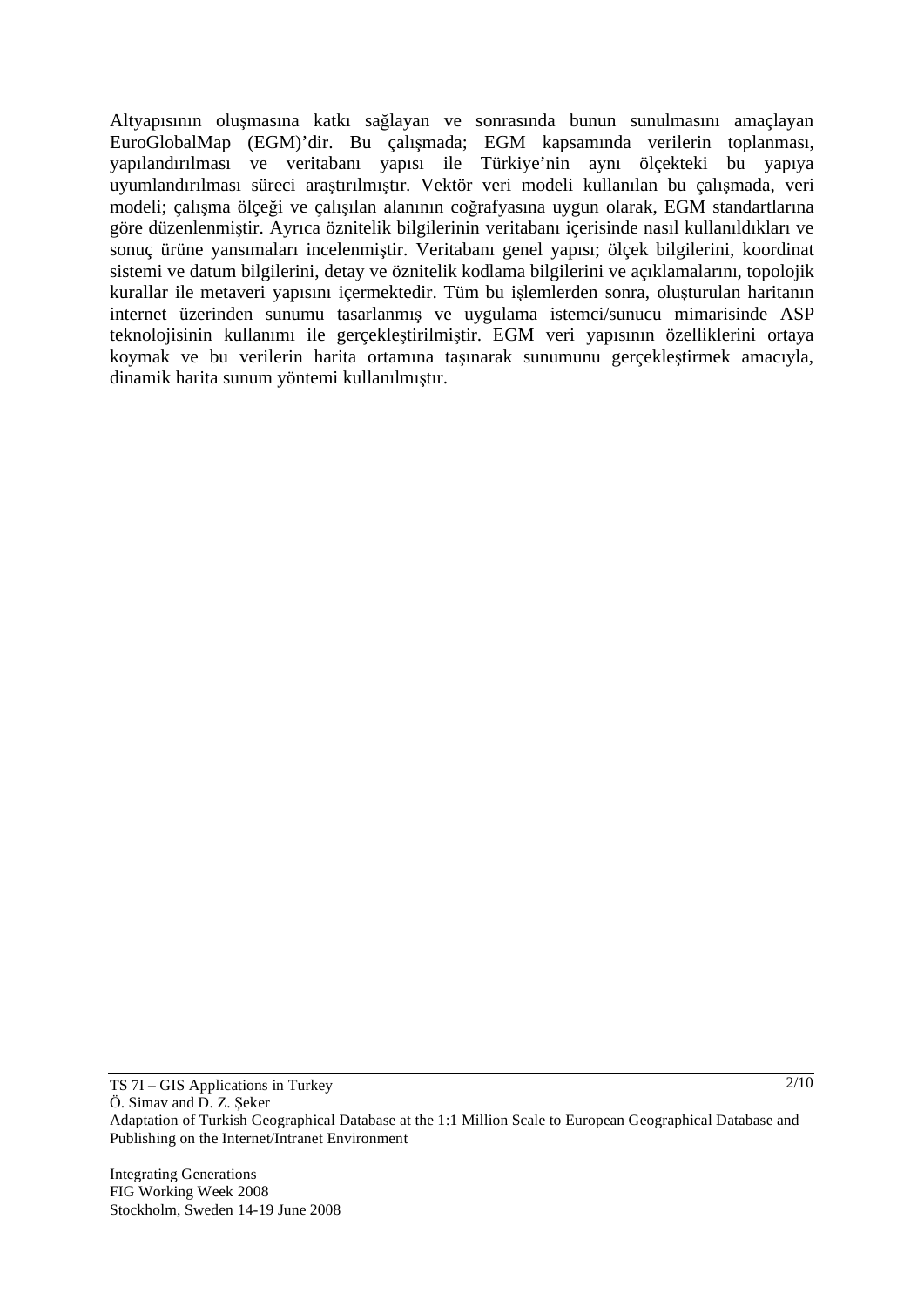# **Adaptation of Turkish Geographical Database at the 1:1 million Scale to European Geographical Database and Publishing on the Internet/Intranet Environment**

#### **Özlem SMAV and Dursun Zafer EKER, Turkey**

#### **1. INTRODUCTION**

Being the art, science and technology of map making and map use and the study of maps in all its aspects, cartography has evolved in response to theoretical developments, technological changes, and changes in society's information needs. Developments in computer, communication technologies and internet access to electronic datasets have changed the trends in cartography by means of moving away from analog methods of mapmaking and toward the creation of increasingly dynamic, interactive maps that can be manipulated digitally **(Cartwright W., Peterson M. P., Gartner G.F.,1999)**. Computer mapping systems have evolved into geographic information systems which are widely used in planning, resource management, and facilities management applications. However, the developments in cartography call into question how to collect digital geographical data, store them in the databases, make standardization and exchange. Besides, necessity of the spatial information in human life has been increasing rapidly, governments are encouraged to make cooperation with each other in order to form geographical data structure and standardize the collected data. Particularly, the main objectives of these joint studies or projects are to construct a common data structure and present it for the benefit of associated organizations and societies. A regional joint project namely EuroGlobalMap (hereinafter referred to as EGM) through out the Europe was started in 2000 under the frame of EuroGeographics, the association of the European National Mapping and Cadastral Agencies, whose data production is coordinated by the National Land Survey (NLS) of Finland. The EGM project is initiated on the background of previously implemented projects MapBSR and GlobalMap in order to create a pan-European digital data base and mechanisms for its maintenance, to create common licensing and pricing policies to this European wide data **(Ursin H., Mikkola A., 2005)**. The aim of the EGM project is to cover all of Europe with harmonized data and to produce digital Europe map comprising themes below for business and private use. Turkey attended the EGM project in 2002.

In this study, we have reviewed the common data structure accepted for the EGM project, and adapted the Turkish National Geographical Database into EGM, and lastly present the data on the internet/intranet by developing a program which consists of basic mapping tools (zoom in/out, full screen, identify), layer management (adding layer, zooming selected sheet, zooming selected city), road analysis (finding the specified road), spatial analysis function (finding shortest path).

Ö. Simav and D. Z. Seker

TS 7I – GIS Applications in Turkey

Adaptation of Turkish Geographical Database at the 1:1 Million Scale to European Geographical Database and Publishing on the Internet/Intranet Environment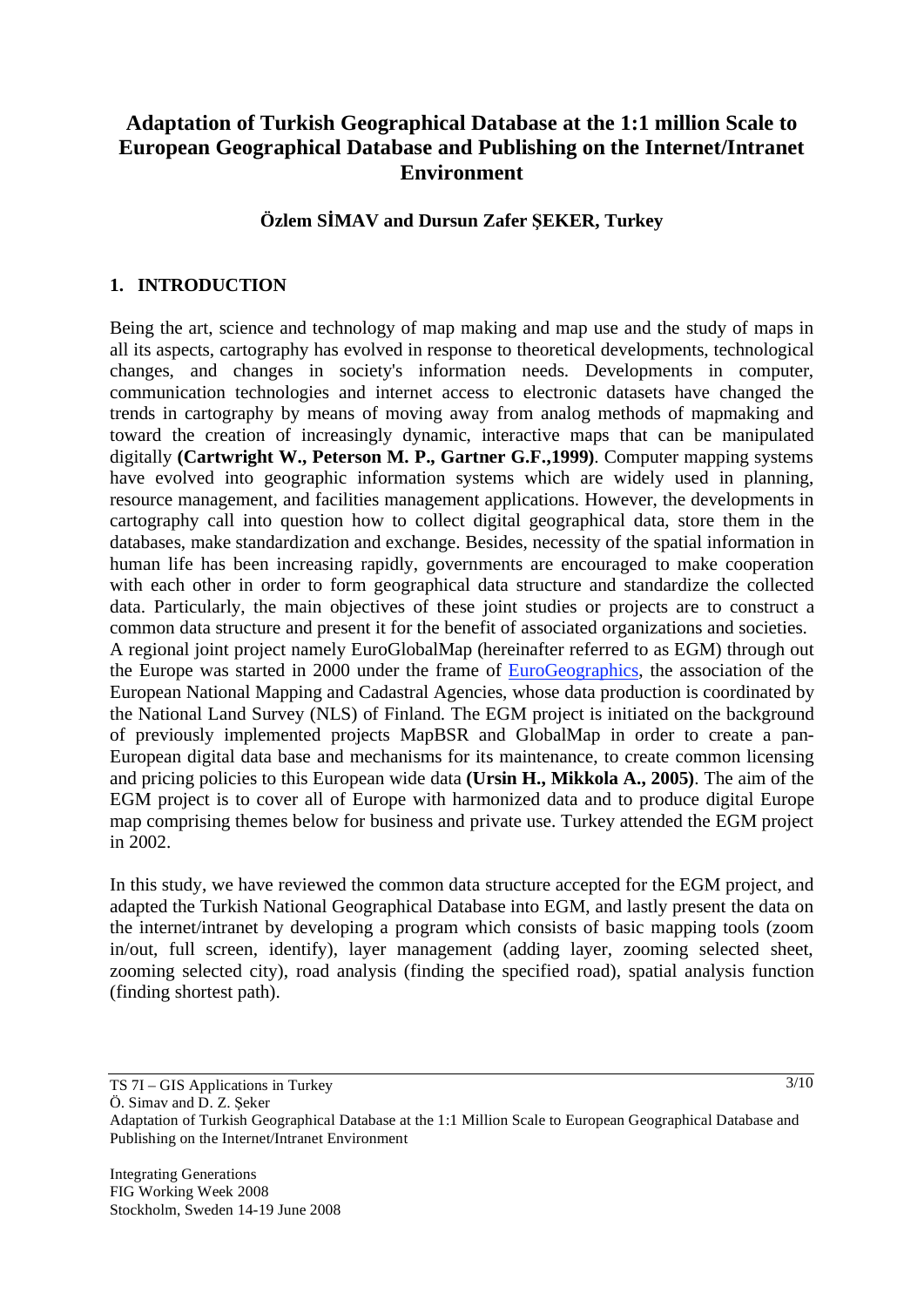## **2. DATA USED**

The current version of EGM data released in 2006 which consists of 23 ESRI Geodatabase format has been used for the application carried out in this study. EGM dataset is a digital, seamless 1:1 million scale database formed by the contributions of many individual European National Mapping Organizations. The dataset can be used for spatial analysis, as a geographic ground for presentation and visualization or as a geographical interface to ground related data in Europe. Currently the EGM database covers 36 European countries. The EGM data set is made up of 6 themes (Administrative Boundaries, Hydrograph, Transportation Networks, Settlements, Elevation, Named Location) including 23 layers in total and this harmonized dataset specifications synchronized with Digital Geographic Information Exchange Standard (DIGEST), Feature and Attribute Coding Catalogue (FACC) and also with ISOTC 221/19126 Geographic Information-Profile-FACC Data Dictionary.

In this study, taking into account the geographical structure of Turkey some of the layers are removed from Hydrograph and Transportation Networks themes (e.g. there is no iceland in Turkey) and all of the layer names and descriptions are translated into Turkish. After removing the dispensable layers there remain 16 layers. The data which was collected in coverage format at the beginning of the project are transformed into ESRI Geodatabase format in ArcCatalog environment which has been accepted for the EGM community recently. Range and coded value attribute domains are created and attributes that are specified in EGM specification are assigned to each domain. Whenever a domain is associated with an attribute field only the values within that domain are valid for the field. In other words the field will not accept a value that is not in that domain.

While the attribute values, topological rules and data structures for the application are similar with the structure of EGM, the datum and coordinate information are completely different. The geographical coordinates in ETRS89 datum are transformed into WGS84 and Lambert Conformal Conic projection is selected for the projected coordinate system. Because this coordinate system is the fastest one tested in "finding shortest path" spatial analysis application carried out in this study by using AspMap technology.

Since AspMap supports ESRI Shape vector format for presenting the interactive map on internet environment, the layers in geodatabase structure are converted into ESRI Shape vector format. Dynamic mapping method which is one of the most popular techniques at the present time used for presenting GIS applications through internet and which provides to produce user demanded maps at any time is applied for presenting the outcome mentioned at the end of the introduction part (Plewe B., 1997).

Ö. Simav and D. Z. Seker

TS 7I – GIS Applications in Turkey

Adaptation of Turkish Geographical Database at the 1:1 Million Scale to European Geographical Database and Publishing on the Internet/Intranet Environment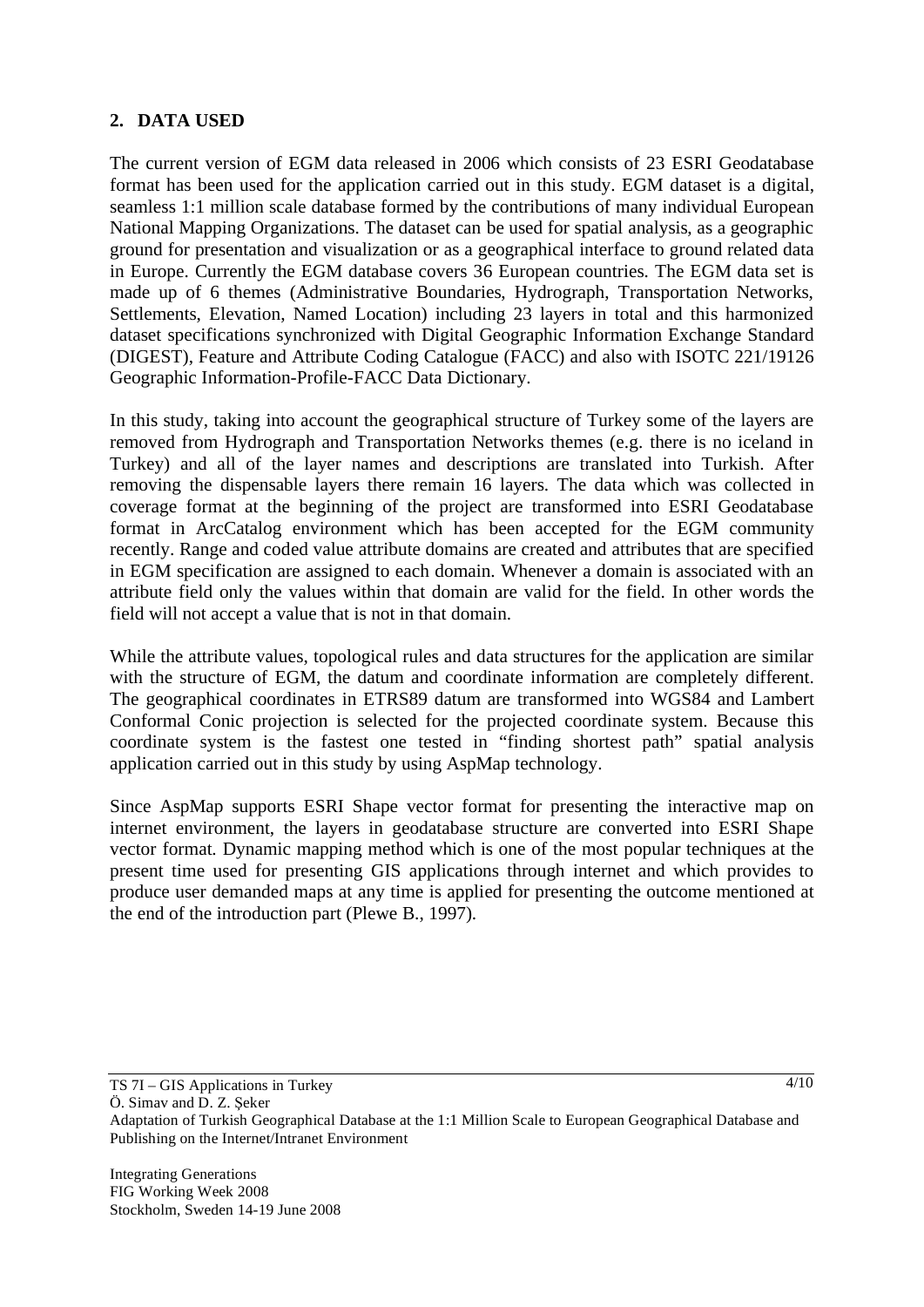## **3. APPLICATION**

The components of ArcGIS Desktop 9.1 version (ArcMap, ArcCatalog and ArcToolbox) are used during the process of data visualization and preparation of database **(ESRI, 2002)**. The outcome is presented on the internet by using ASP technology on client/server architecture. The developed web page that can be accessed by the users and shown in Figure 1 has some parts for making some analysis or assisting to visualize the map. These parts can be entitle as layer management part, map part, map visualization part, legend part, sheet query part, road analysis part and finally finding shortest road part.



**Figure 1:** Interactive map web page

## **3.1. Layer Management Part**

This part contains five layers (roads, airports, rivers, point and area features of administrative areas layers) ready to be displayed on the map simultaneously when the corresponding box is checked. Selected layer(s) are added by a routine written in Vb Script.

## **3.2. Map Part**

This part includes the scale information displayed bottom-right corner of the map, the selected layers coming from layer management part and the 1:100.000, 1:50.000 and 1:25.000 index layers which appear when the scale gets larger. Scale and index layers will change simultaneously when pressed zoom in or zoom out buttons.

Properties of layer visualization like color, size, scale, etc. are adjusted and changeable size of the names displayed on the map according to the scale and distinctive colors between the administrative areas are also provided with a routine written in Vb Script.

#### **3.3. Map Visualization Part**

Map visualization tools perform six functions that help map display in full screen scale, zoom in, zoom out, identify a place clicked on the screen and zoom to a city selected from the city

TS 7I – GIS Applications in Turkey Ö. Simav and D. Z. Seker

 $\frac{5}{10}$ 

Adaptation of Turkish Geographical Database at the 1:1 Million Scale to European Geographical Database and Publishing on the Internet/Intranet Environment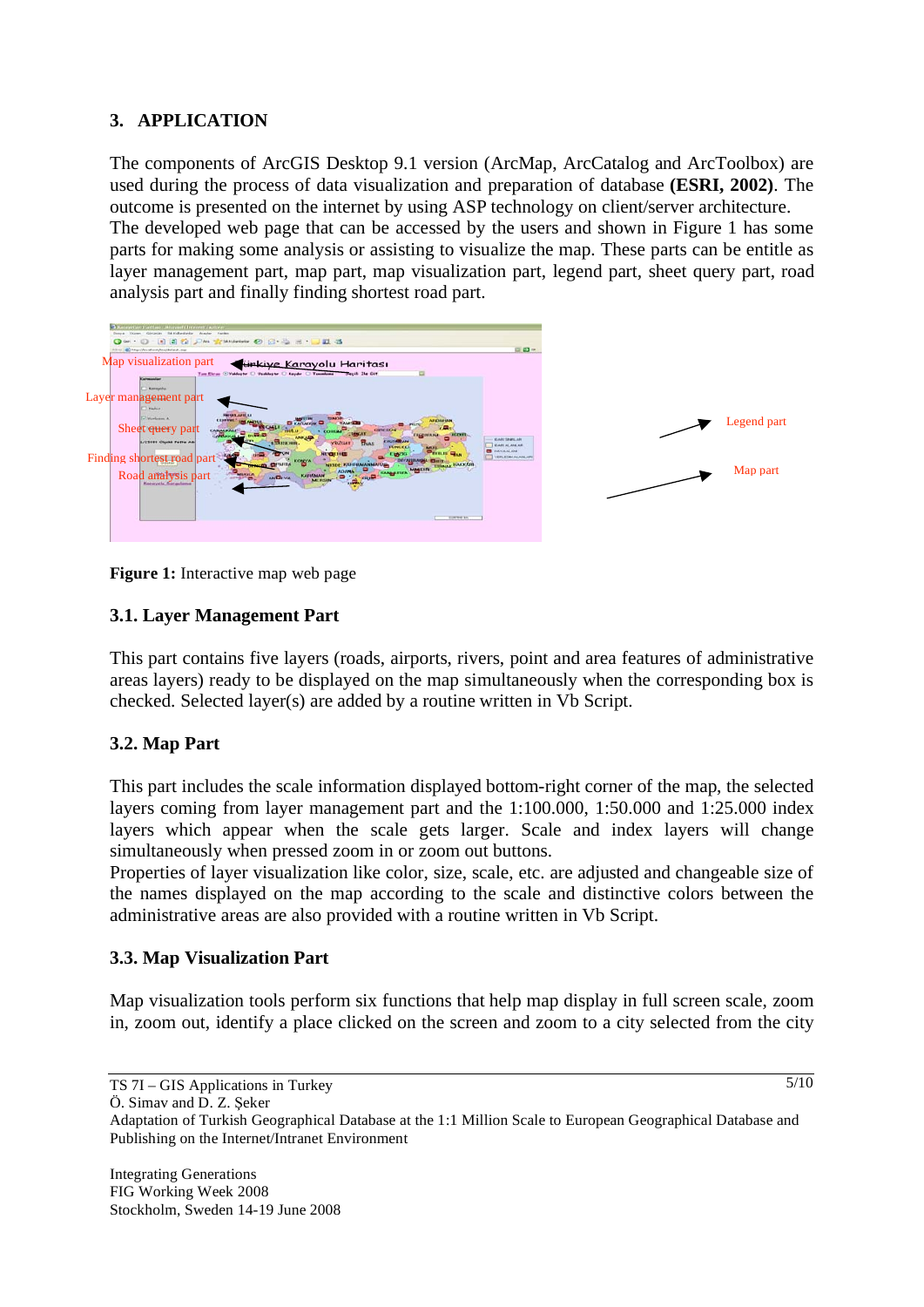list box. The identify tool gives information about the 1:25.000 scaled sheets covering the place clicked on which is read from related file and written onto the screen.

Integrating Generations FIG Working Week 2008 Stockholm, Sweden 14-19 June 2008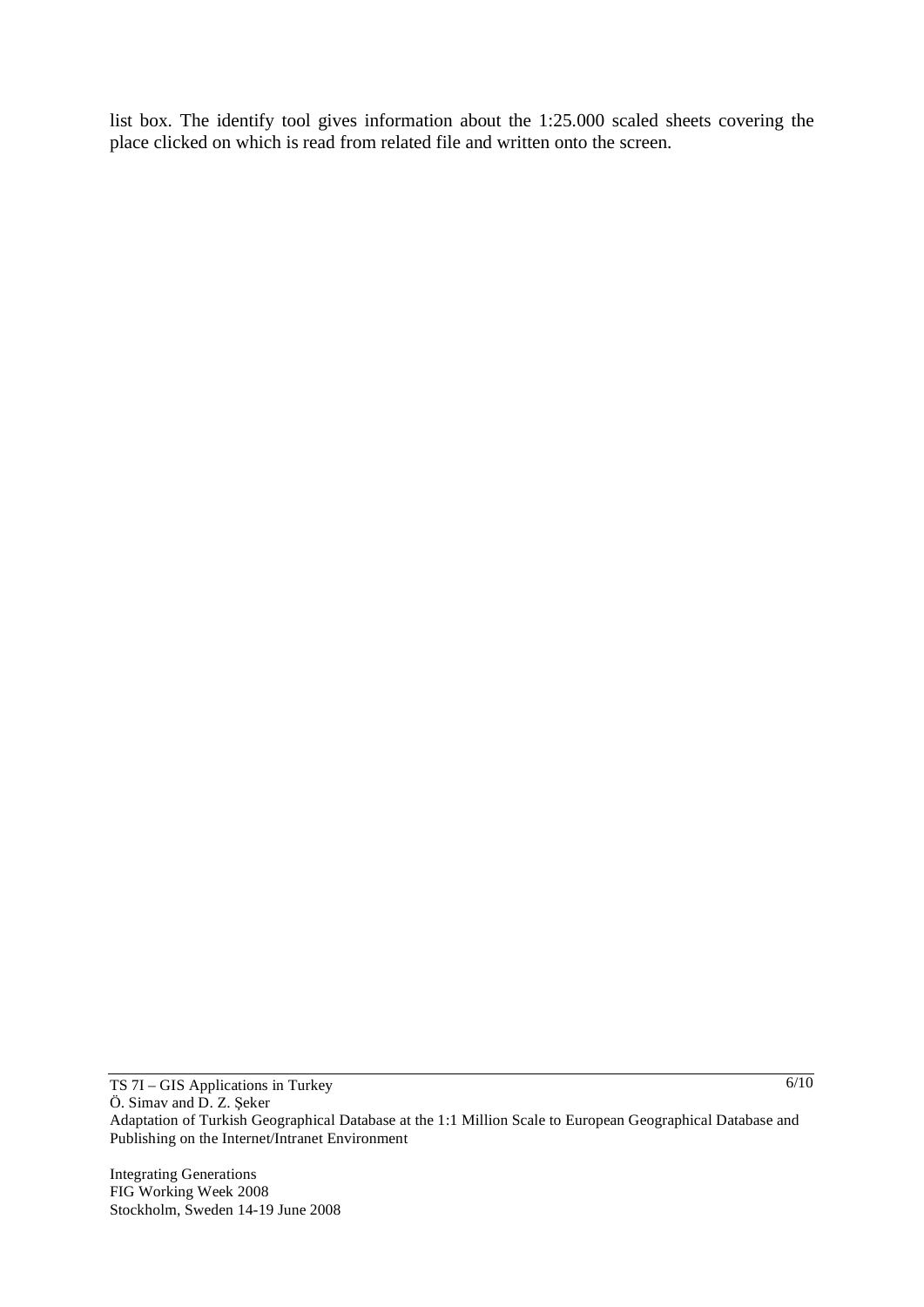## **3.4. Legend Part**

Legend information of the selected layers is provided in this part. Legend information about the administrative area, lakes/dams and administrative boundary are always displayed and they are added automatically when the page is initialized. With this dynamic structure of legend part, only the legend information of selected layers is displayed.

# **3.5. Sheet Query Part**

If anyone happens to select a 1:25.000 scaled sheet names from the listbox under the layer management part, the name selected sheet is displayed zoom to the centre of the screen and some basic information about the sheet (e.g. printing date, revision date etc.) is written on the bottom of the map part.

## **3.6. Road Analysis Part**

Users can query a road by selecting two criteria namely field name (road existence category, location category, intended use of the route etc.) and values of corresponding field names that automatically appears after selecting a field name. For example if anyone selects "road existence category" from the field name, the corresponding values for the selected field names are appears as "under construction, abandoned, operational" etc. The road(s) are displayed according to the two criteria in red color on the map (Figure 2)



**Figure 2:** Road Analysis Page

## **3.7. Finding Shortest Road Part**

AspMap creates a topological road network that is a representation of the underlying vector road map. The map must be topologically correct and should be classified by types (e.g. highways, primary roads, secondary roads, etc.). This road network keeps track of what links are connected to which nodes and to other links. To build a road network, the parameters

Ö. Simav and D. Z. Seker

Adaptation of Turkish Geographical Database at the 1:1 Million Scale to European Geographical Database and Publishing on the Internet/Intranet Environment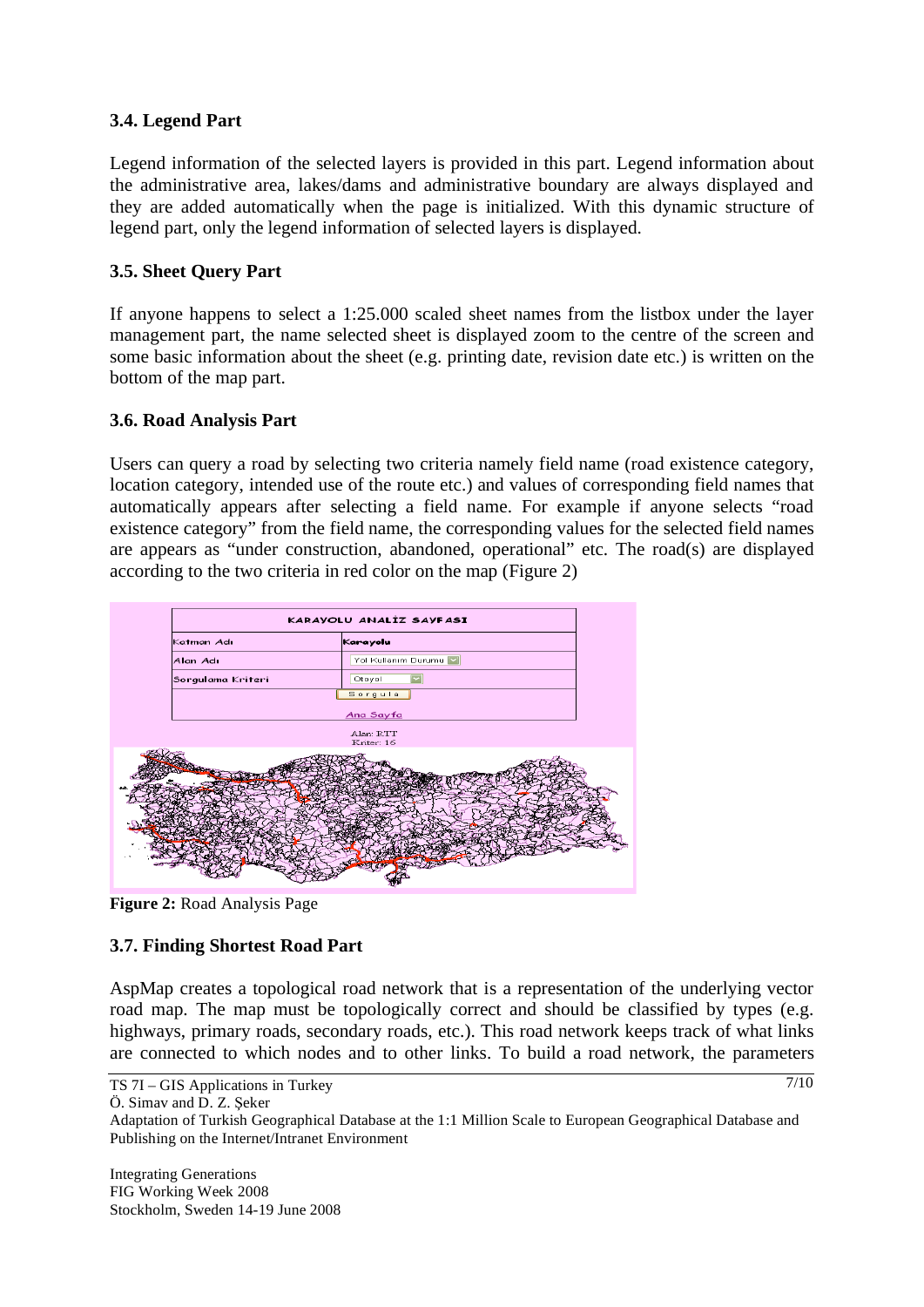connected with this network builder must be filled and then building a road network must be executed. Consequently, the file with the same name as the original Shapefile, but with the .rtn extension produced afterwards the execution will be used for finding the shortest route.

The shortest directions between two routing objects can be obtained by selecting a starting and ending point (Figure 3). The detailed maps involved the proper route with the information of distances and times are written to a table at the bottom of the page (Figure 4). The shortest and the quickest paths can be found with AspMap. In this study the shortest path is selected for application. Finding the shortest path in AspMap is done by Dijkstra's Algorithm used commonly in geographical information systems and also in designing the computer networks **(Zhan, F. B., and Noon, C. E., 1996)**. Although it does not work with the negative values, it is known that this algorithm is the fastest one compared to the other algorithms used for solving this problem.



**Figure 3:** Finding Shortest Road Page

| <b>Yol Numarasi</b>                                 | Mesafe<br>(Km.) | Detayli Haritalar<br>Detayli Haritalari Gizle                                                             |
|-----------------------------------------------------|-----------------|-----------------------------------------------------------------------------------------------------------|
| <b>N</b> AD330                                      | 0,71            | <b>MUGLA</b><br><b>Baslangic</b>                                                                          |
| 1: D330                                             | 21.7            | Turgut<br>Kircagiz<br>Katranci<br>Yesil Bagcilar<br><b>Bitis</b><br><b>Bencik</b><br>Baslangic<br>Bozuyuk |
| 2: M A                                              | 0.6             | MUGLA<br>Madenler<br><b>Bitis</b>                                                                         |
| N A                                                 |                 |                                                                                                           |
| Ortalama Süre: 25,6 Dk.<br>Toplam Mesafe: 37,03 Km. |                 |                                                                                                           |
| $\Gamma$ igung 4. The detailed mana                 |                 |                                                                                                           |

**Figure 4:** The detailed maps

TS 7I – GIS Applications in Turkey

 $8/10$ 

Ö. Simav and D. Z. Seker Adaptation of Turkish Geographical Database at the 1:1 Million Scale to European Geographical Database and Publishing on the Internet/Intranet Environment

Integrating Generations FIG Working Week 2008 Stockholm, Sweden 14-19 June 2008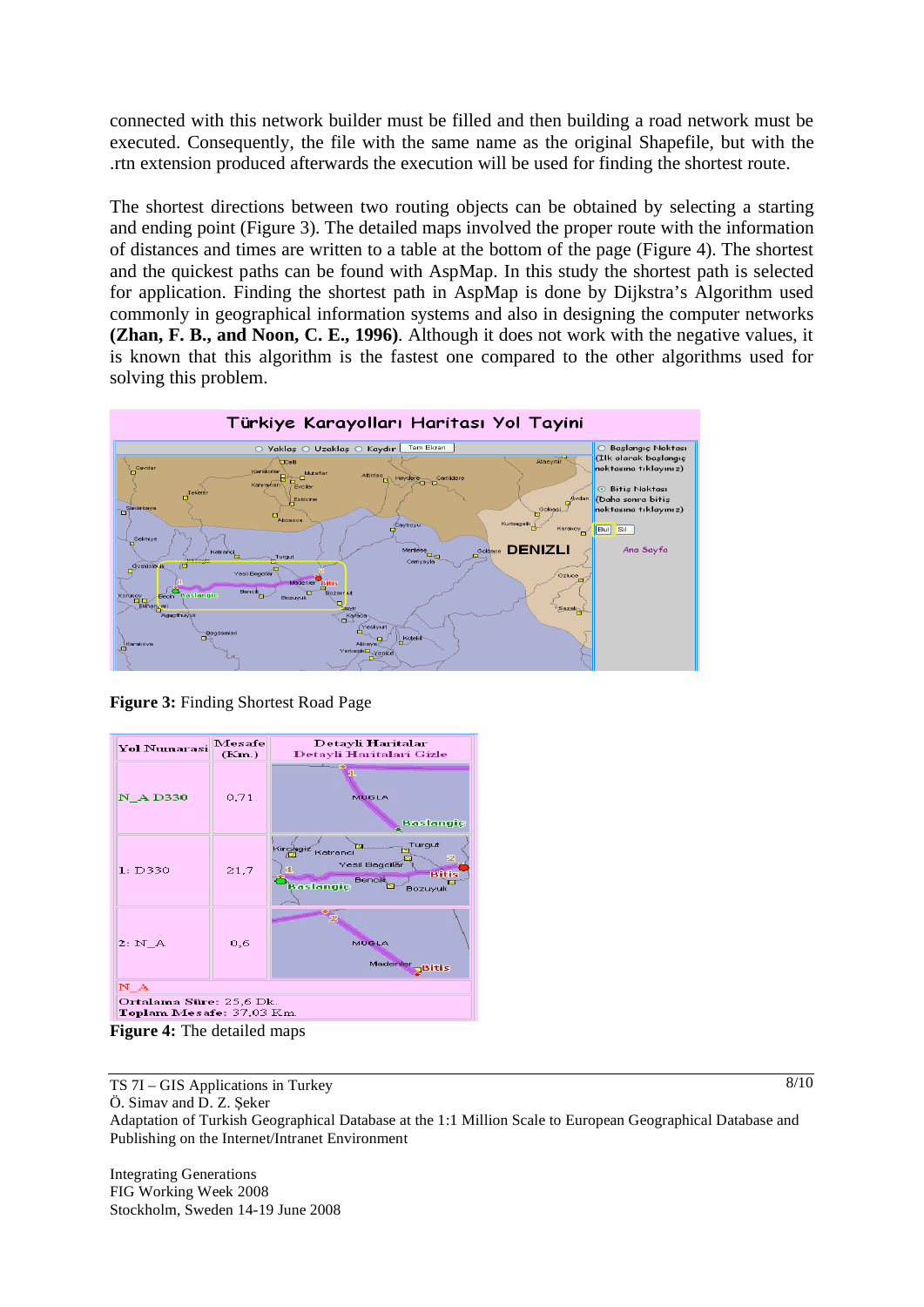#### **4. CONCLUSION AND DISCUSSION**

In this study we firstly reviewed the EGM project and adapted the Turkish National Geographical Database. Through the detailed review of EGM, which is one of the joint projects constituted by many National Mapping Agencies through the Europe, we gave some information about the aim and scope, history and the data structure accepted for the project. During the adaptation process of Turkish National Geographical Database into EGM, technical guide and specifications prepared for the EGM database structure was taken into consideration. Some features that are not appropriate for the geography of Turkey were removed from the EGM database which originally consists of 23 layers. After removing the inappropriate features from the database there remained 16 layers suitable for Turkey's geography. Roads, airports, rivers, administrative areas (point and area features) layers were selected for the application study of dynamic mapping. Application study was enriched by adding geographical queries, analysis and 1:25.000, 1:50.000, 1:100.000 scaled index layers. Although the much effort was spent for the road presentation, query and analysis, the developed infrastructure can serve for the use of other layers with respect to users needs. ASP technology developed by Microsoft was used for the presentation of application on internet/intranet. Dynamic mapping was performed by using ESRI shapefile formatted data in the geographic database on the center.

The most important advantage of this internet-based application is that there is a central administration on the data but they are open to everyone and can be accessible easily from everywhere by using only an explorer without any other software unlimitedly and unrestrictedly.

#### **REFERENCES**

Cartwright W., Peterson M. P., Gartner G.F., 1999, "Multimedia Cartography", Springer-Verlag Telos, New York.

Elmasri R., Navathe S.B., 2000, "Fundamental of Database Systems", Addison–Wesley Series, USA.

ESRI, 2002, "Geodatabase Design Concepts", USA

Ursin H., Mikkola A., 2005 "Digital Database covering Europe", National Land Survey, Finland

Plewe B., 1997 "GIS Online Information Retrieval, Mapping and the Internet", Onword Press. Rinner C., 1997 "Internet Mapping, Online GIS end Their Application in Collaborative Decision-Making".

Zhong-Ren.P.,Ming-Hsiang T., 2003, "Internet GIS: Distributed Geographic Information Services For The Internet and Wireless Network", John Wiley and Sons Inc. Hoboben, New Jersey.

Zhan, F. B., and Noon, C. E., 1996 "Shortest Path Algorithms: An Evaluation Using Real Road Networks", Transportation Science 32(1): 65-73

http://www.vdstech.com/aspmap.htm, January, 2007

http://gis.esri.com/library/userconf/proc04/docs/pap1546.pdf February, 2007

TS 7I – GIS Applications in Turkey

Ö. Simav and D. Z. Seker

Adaptation of Turkish Geographical Database at the 1:1 Million Scale to European Geographical Database and Publishing on the Internet/Intranet Environment